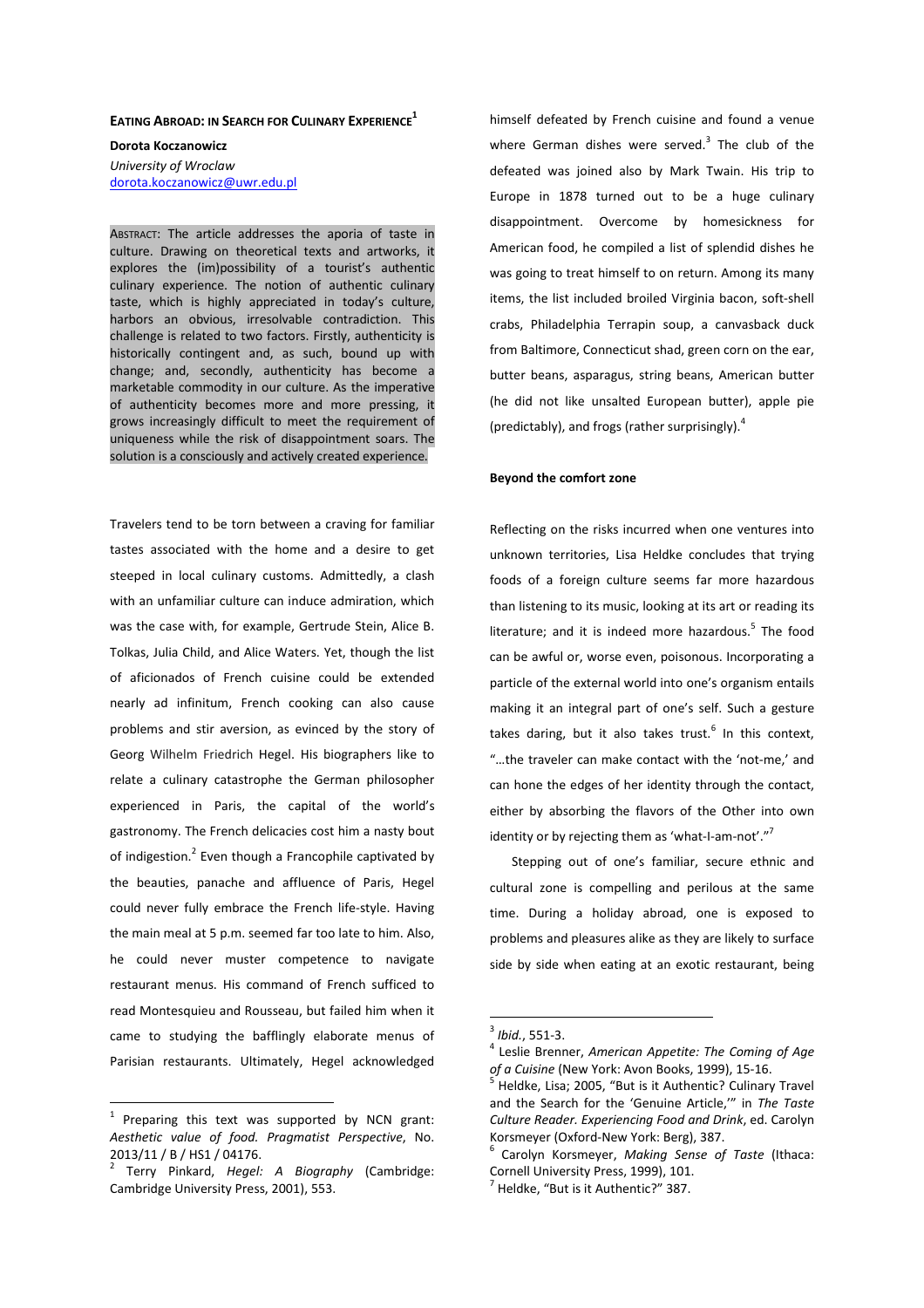invited to a dinner party by a foreigner, or visiting an acquaintance who wants to treat us to regional specialties. Despite the potential menace, affluent citizens of the Western world are increasingly inclined to take the risk and get to know foreign countries through their food. Consequently, it does not come as a surprise that culinary tourism is boldly asserting its distinct place within cultural tourism.

#### **Culinary tourism**

The famous Michelin guide that confers the celebrated stars onto the best restaurants states straightforwardly and confidently that the food served in those boasting three of them is so exceptional that it is worth a deliberately planned trip. In prosperous, highly developed societies, many people are willing to spend considerable amounts of money to dine at a renowned restaurant. Up to two million people used to fight zealously to grab one of the 8,000 seats available at the tables of the cult restaurant elBulli over one season. All places used to be booked in advance within a single day.<sup>8</sup>

One or another culinary component is to be found in each type of tourism, except those rare cases when the traveler fares on the foreign soil sustained only by canned food and dried sausages. Research shows that also in Poland the attractions of local cuisines are more and more frequently taken into account as a criterion when planning a holiday trip.<sup>9</sup> Culinary tourism, focused on learning other cultures through gustatory experiences, is robustly developing, too. $^{10}$  Mentioned above, the wish to visit a superb restaurant and try dishes cooked by a famous chef is but one among the various motivations and activities subsumed under the umbrella term of culinary tourism. Its equally prominent component is participation in culinary fetes and festivals, markets promoting local produce, food fairs, and cooking workshops. Also, tourists follow culinary routes and visit food and cooking museums. The origins of culinary tourism date back to the  $17^{\text{th}}$ -19<sup>th</sup> centuries. when British aristocracy journeyed to the vineyards of France and Italy.<sup>11</sup> Currently, it is developing in rural areas renowned for one or another regional product, but it also thrives in big cities that entice with good local cuisine, or, like New York, are appreciated for their cosmopolitan character and inclusive offer of foods from around the world.<sup>12</sup>

A culinary tourist avoids like the plague the most popular tourist venues, which do not enjoy good repute. The food they offer is usually expensive and substandard. Restaurateurs do not have to put in any effort because a well-known piazza, a famous memorial or another exquisite sight will always bring tourists in. Tourist restaurants do not need to cater to regular customers, for their clientele, by definition, is there only in passing. As such, today's customers are not likely to ever come back while the new ones are bound to come along. In such locations, a culinary tourist can find refuge in a personalized offer of home restaurants.

The restaurant came into being by shifting what had been a domestic activity  $-$  dining  $-$  into the public sphere.<sup>13</sup> Among its advantages is the possibility to

 $\overline{a}$ 

<sup>8</sup> Lisa Abend, *The Sorcerer's Apprentices. A Season in the Kitchen at Ferran Adrià's elBuli* (New York-London-Toronto-Sydney: Free Press, 2011), 4.

<sup>9</sup> Equally strong, however, is Poles' tendency to close themselves off within the national enclave abroad. Travel agencies cater to the wishes of those willing to travel provided they take the home along by offering packages in which Greek beaches and sun are combined with Polish food, films and music. Cf. e.g., Grzegorz Szymanik, "Greckie Wakacje Polaków z Disco Polo, Wódką i Kiełbasą," *Gazeta Wyborcza*, July 3, 2017.

 $10$  Małgorzata Durydiwka, "Turystyka Kulinarna – Nowy (?) Trend w Turystyce Kulturowej," *Prace i studia geograficzne* 52 (2013): 9-30.

<sup>11</sup>*Ibid.*, 14-15.

<sup>12</sup> Andrzej Kowalczyk, "Od Street Food do Food Districts – Usługi Gastronomiczne i Turystyka Kulinarna w Przestrzeni Miasta," *Turystyka kulturowa* 9 (2014): 10, http://turystykakulturowa.org/ojs/index.php/tk/article/v iew/493 (10.08.16)

<sup>13</sup> For a more detailed discussion, see Dorota Koczanowicz, "Przewodnik smaku*,*" in *Przewodniki w*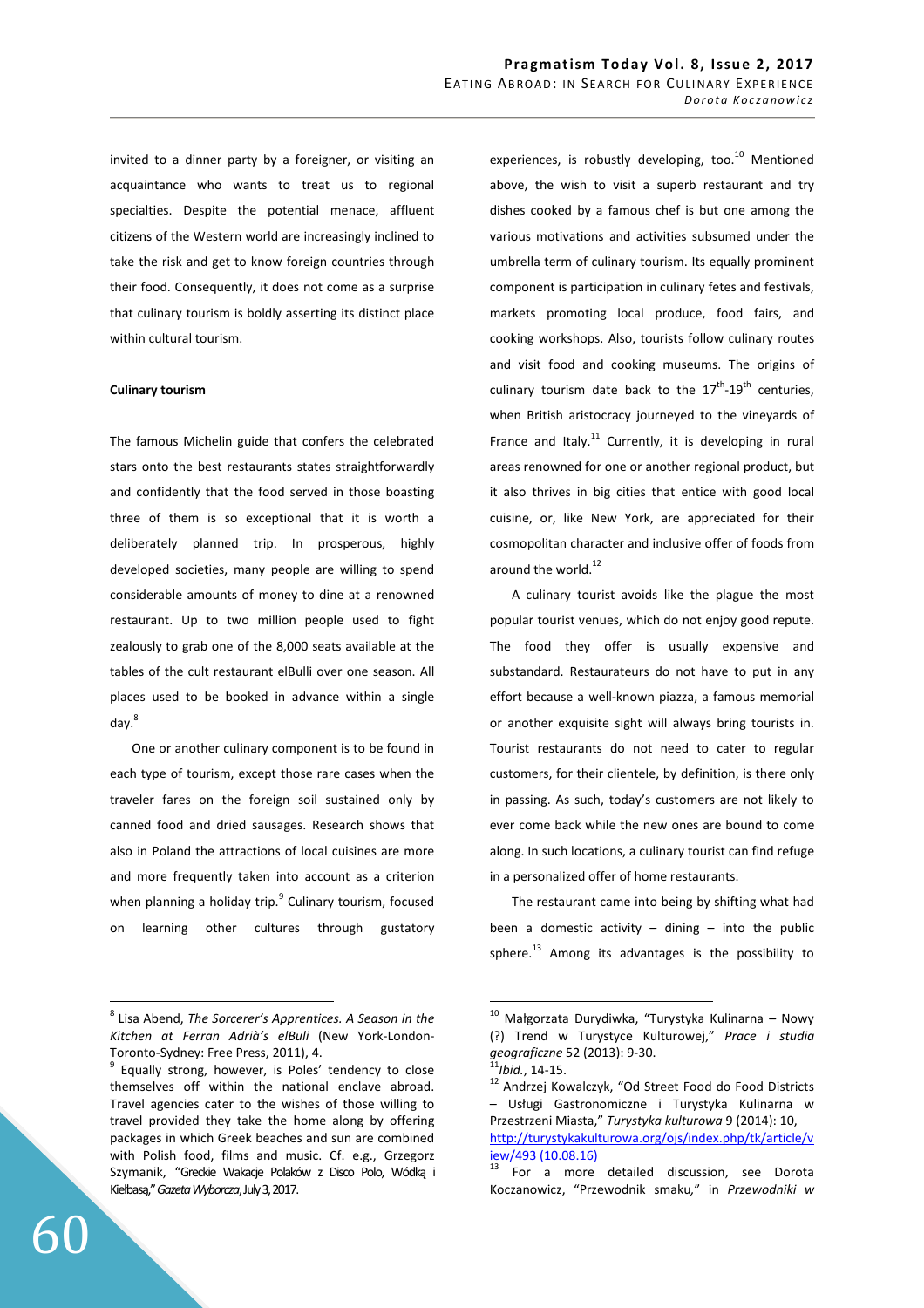choose dishes of one's liking, select convenient dining times and enjoy professional service. Supper clubs and home restaurants – only recently charted on culinary maps – operate in the opposite manner. Strangers are invited into the domestic space to share a meal cooked by an amateur. New dedicated Internet websites pop up, usefully mediating between cooks and guest. The best known of the websites – Gnammo – posts information about the proposed menus, the meal prices, and the number of people the hosts are capable of admitting. Images of dishes, table arrangements, and cooks themselves encourage to come and try the foods. Using a special tab, the guests can assess the meal they have partaken of.

Home restaurants are designed to expand the catering offer both for tourists and for the local residents. They are run chiefly be women, who in this way overcome the traditional division into women's domestic cooking and men's "restaurant" cooking. "Erudite" cuisine meets "popular" cuisine, and a new space opens up to women who cook for their families on a daily basis.<sup>14</sup> While remaining home-based cooks, they turn into chefs and get a chance to earn their own money.

According to Jean-François Revel, restaurateurs tend to cave in to customer pressure and alter classic dishes, which often wrecks the harmony of flavors honed over years upon years of tradition. This happens because "[u]nfortunately, an immense majority of the clientele of restaurants around the world confuse gastronomy with exoticism."<sup>15</sup> In Revel's view, what should really matter are tried-and-tested local ingredients and recipes perfected from generation to generation. Similar problems plague home restaurants, which, counterintuitively perhaps, do not offer genuine homemade food. *The Guardian*'s article titled "'Airbnbs for

<u>.</u>

dining' give Italian female chefs chance to shine" describes menus prepared by two highest-ranked home chefs of the Gnammo website: Claudia Proietti of Rome and Benedetta Oggero of Turin.<sup>16</sup> Inspired by the carnival and the colors of nature, the feast prepared by Claudia started with a velvety orange pumpkin soup with ricotta crostini, and finished with a chocolate semifreddo with ginger and green pistachio sauce. Benedetta went for a themed dinner. The highlights of her chocolate feast were prawns glazed in whisky, sugar and cocoa, and a pork roast with peppers in chocolate sauce. As these menus show, the need of authenticity intersects here with the need of refinement. This allegedly home cooking abandons the safe ground of "popular" cuisine and ventures into the salons of "erudite" cuisine. Embarking on a journey, the tourist seeks to break away from the quotidian and experience something exceptional, new, and, even, bizarre. The same tendency is visible in the cooks' approach as, planning their menus for "strangers," they definitely forsake simple, everyday staple dishes cooked quickly after homecoming from work. This may be the reason why they invite for dinner not to their homes, but to home restaurants.

Hosting foreign guests, we tend to wish to share the quintessence of vernacular cuisine with them even if its canonical dishes are not our everyday treats. The first meal described by Doris Lessing in her novel *The Summer before the Dark* was untypical, consisting of a cold Turkish cucumber soup, shish-kebab "over the fire," and an apricot water-ice. The meal was served in the garden of the London house of the book's protagonist Kate Brown, when an American friend of her husband's joined the family for Sunday lunch. If it had not been for a power outage, Kate "would have provided a traditional Sunday meal, not for their own benefit, since they no longer used the old patterns, but for their guest's: the

*kulturze. Prace kulturoznawcze* XVII, eds. K. Łukasiewicz and I. Topp (2015): 209-19.

<sup>14</sup> Jean-François Revel, *Culture and Cuisine: A Journey Through the History of Food*, trans. Helen R. Lane (New York: Doubleday, 1982), 13-24, quotation on p. 18. <sup>15</sup> *Ibid.*, 18.

<sup>&</sup>lt;sup>16</sup> Stephanie Kirchgaessner, "'Airbnbs for dining' give Italian female chefs chance to shine." *The Guardian*, January 22, 2016,

https://www.theguardian.com/lifeandstyle/2016/jan/22 /social-eating-networks-italian-female-cooks (Retrieved 7 August, 2016).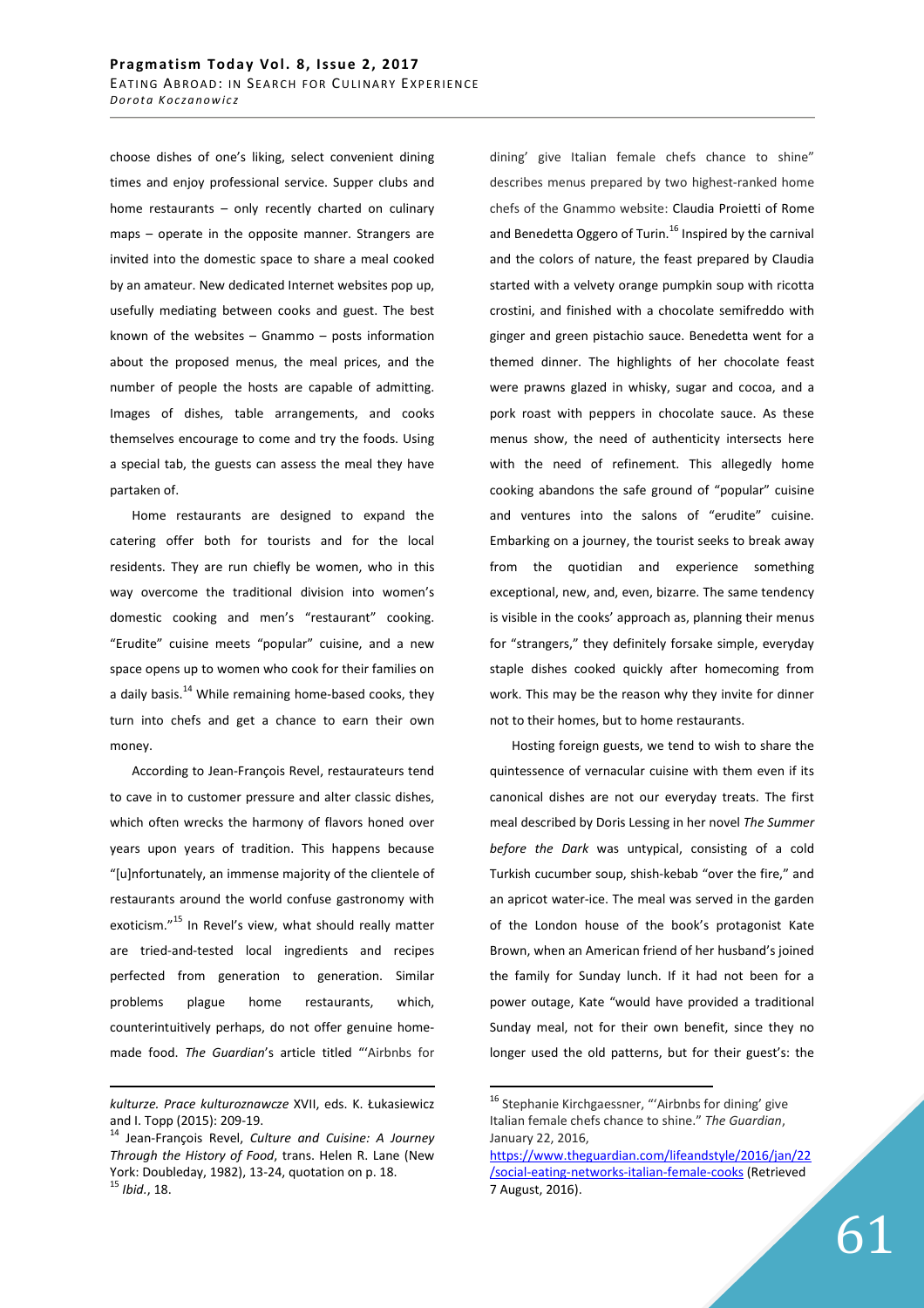family often joked that when they entertained their many foreign friends, they served traditional dishes like peasants dependent on tourist trade."<sup>17</sup> Tourists easily fall into the traps the locals set either out of pure politeness or for profit. In our culture, authenticity is slowly becoming a commodity like any other one.

#### **Authenticity as a commodity**

A shrewd observer of contemporary capitalist societies, Luc Boltanski in his seminal *The New Spirit of Capitalism*, co-authored with Eve Chiapello, rehearses the paradoxes of authenticity in contemporary capitalism. The core of Boltanski's theory of capitalism lies in the argument that contemporary capitalism has been able to co-opt a considerable part of the critique of capitalism advanced in the 1960s and 70s, and, moreover, to use this cooptation to multiply its profits. The French social scientist insightfully analyses various modes of the commodification of experience.<sup>18</sup> The fundamental mechanism behind making us uncertain of the "authenticity" of the goods we are offered is based on the following contradiction: the authentic must elude commodification and mass production. If "authenticity" becomes a commodity on sale (either as goods or as services), its real uniqueness gets undercut. *The New Spirit of Capitalism* demonstrates this interdependence with the following example:

We can see a typical illustration of this phenomenon in the transition from mass tourism to so-called "adventure" holidays, requiring a constant renewal of destinations as and when they become tourist attractions in their turn, losing the authenticity (of which an absence of tourists was precisely the sign) that made them so precious. $19$ 

<sup>19</sup> Boltanski and Chiapello, *New Spirit*, 446.

 Boltansky highlights here an irresolvable contradiction: goods sold on the market as authentic and advertised as such in mass marketing must paradoxically pretend not to be subject to the rules of mass commodification. They must make an impression of being embedded in the earlier stages of the market organization, when "the purchaser was face to face with an artisan, at once manufacturer and tradesman, in a marketplace."<sup>20</sup> The tourist wants to become, for a while, part of the life lived by the residents of the country he or she has arrived in, or at least to be able to see it for what it really is. Yet, how can "the spontaneity of existence" be distinguished from a designed and crafted product? How can one really know whether a native's gesture of friendship is an expression of unalloyed kindness or, perhaps, a pre-planned item of a marketing strategy aimed to multiply financial gains? How can one be certain that the space of the comer's experience is part of the native experience, rather than an element of a purposefully fabricated decor? $^{21}$ 

Boltanski observes that "the effect of capitalism's assimilation of the demand for authenticity, by means of a commodification (…) has been to introduce into people's relationship to goods and persons *rapid cycles of infatuation and disappointment*."<sup>22</sup> Authenticity requires a disinterested, personal involvement, and, as such, cannot be only an element of trading transactions. Yet, if a thing becomes popular, the overriding tendency is to institutionalize it, whereby its spontaneity, uniqueness, and originality fade away. As a result, authenticity must be sought in ever new places. We live in a constant fear, seeking a continually authentic life. It is not about a well or poorly executed function. The disappointment comes from the discovery "aura" is missing. The tourist is in fact a threat to him/herself. In the quest to experience something authentic, the tourist

 $\overline{a}$ 

<sup>17</sup> Doris Lessing, *The Summer before the Dark* (New York: Knopf, 1973), 12.

Luc Boltanski and EvevChiapello, *The New Spirit of Capitalism*, trans. Gregory Elliott (London-New York: Verso, 2005), 443-7.

<sup>20</sup> *Ibid*.

<sup>21</sup> Cf. Dean MacCannell, *The Tourist: A New Theory of the Leisure Class* (Berkeley-Los Angeles-London: University of California Press, 1999), 91-102.

<sup>22</sup> Boltanski and Chiapello, *New Spirit*, 445.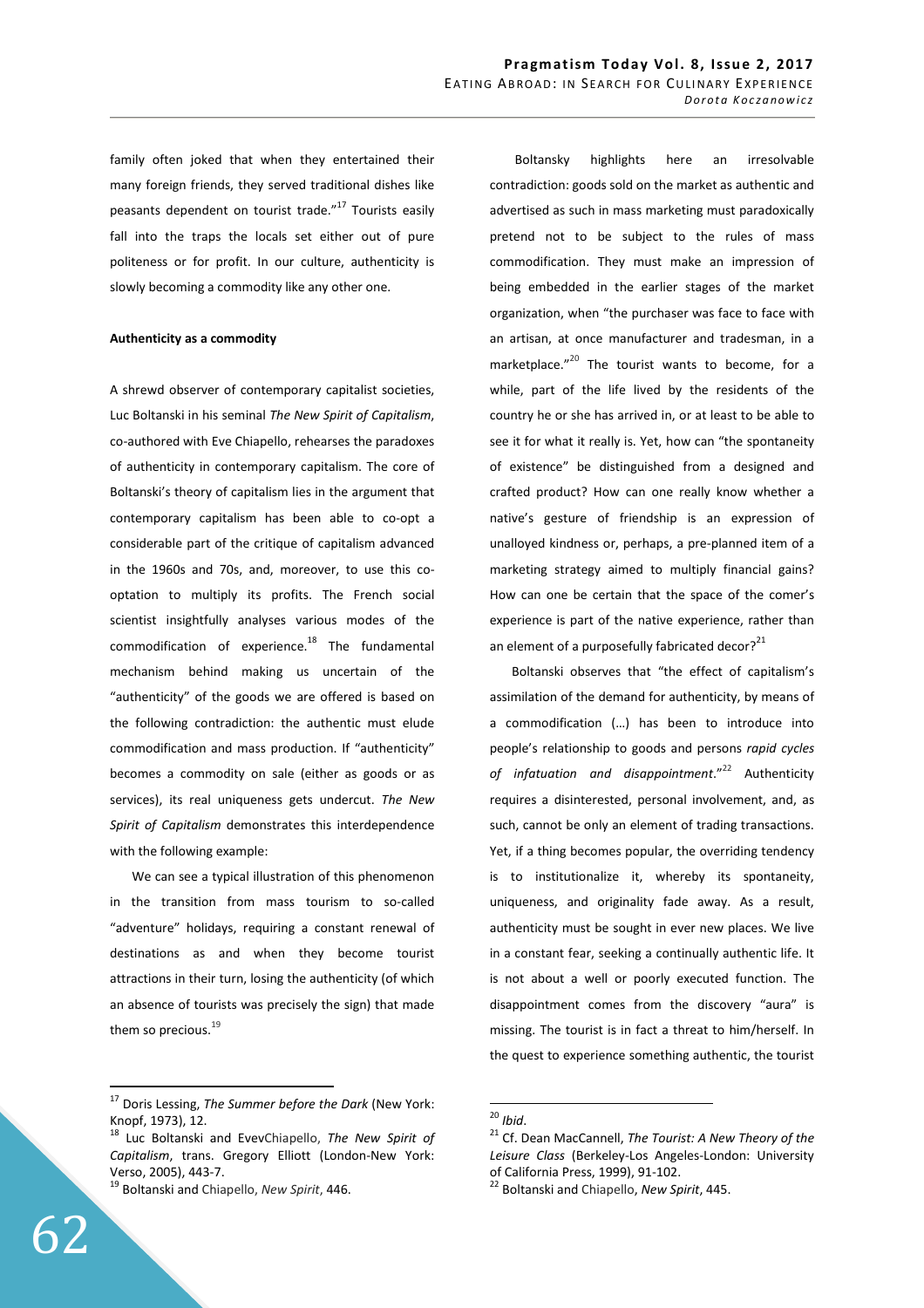avoids typical tourist venues, looks for restaurants frequented by the locals, not tourists, and forgets that as soon as he or she  $-$  a tourist par excellence  $-$  appears, the place's pristine nature gets corrupted. It can no longer be described as free of tourists. Tourists do not like tourists. The locals do not like tourists, either. The locals approach tourists with a sense of moral superiority: it must have been a stranger, for none of us would do this or that, wear this or that, eat this or that, etc. They do not want tourists in non-tourist restaurants.

#### **Immersion**

 $\overline{a}$ 

We didn't know what to expect the first time we arrived at Yves Camdeborde's Le Comptoir on the Left Bank of Paris. Would it be like La Regalade with dozens of guidebook toting foreigners lined up impatiently at the door and with harried staff trying to cope with the increasing lines and full tables? It was not to be. Most of the tables were occupied by locals seeking the "vrai" cuisine that Yves Camdeborde is famous for.<sup>23</sup>

This is how Sue Dyson and Roger McShane, editors of foodtourist.com (a website dedicated to culinary tourism), reviewed Le Comptoir in November 2006. The following year they returned and continued to come back every year up to 2012. They insisted that the food was always great, the wines organic, and the staff professional and tolerant of their poor French.

I do not know when exactly things started to change, but they must have, for when I came to Le Comptoir in 2014, I had to queue in a long line of Asian and American tourists, who had been tipped (perhaps by *The New York Times* like myself) that this was the place to visit. The restaurant was swarming with people, and the staff were visibly annoyed at the surging wave of customers. Weary with handling the throng, the waitresses behaved in the way now popularly referred to as assertive, and once simply termed rude. There was no condoning poor French, nor explaining the menu. With no advice offered, the tentatively ordered dishes (what on earth might that or another enigmatic name mean?) were served efficiently, if unsmilingly.

Never approvingly assessed, the desperate search for authenticity is always doomed to failure. The news of rewarding places spreads fast. The long lines queueing for *vrai* food, described in guides, kill its home-grown character. Le Comptoir, a local bistro, ceases to be one, for locals have neither time nor determination that tourists have to wait for the table. Yet, is a genuine experience indeed out of the question in a touristoverrun restaurant?

Let us return to Lisa Heldke's paper "But is it Authentic? Culinary Travel and the Search for the 'Genuine Article.'" Pondering, fundamentally, whether an authentic culinary experience is at all possible, Heldke asks also whether eating a local dish really transfers us amidst the local community's way of life. Is the flavor enough to get steeped in local culture? How can the authenticity of a recipe or a dish be established beyond reasonable doubt? Is such authenticity guaranteed by the use of genuine ingredients and application of techniques "they" would use? $24$  Problems continue to proliferate. Even if we can ascertain, claims Heldke, that the food has indeed been *cooked* following an authentic recipe, we cannot know for sure whether the eater is ready to experience it as authentic (with authentic denoting the way it would taste to one familiar with a given cuisine). $^{25}$  In explaining her doubts, Heldke draws on the definition of taste put forward by Korsmeyer, where taste designates a complex "cognitive activity," inclusive of sensory, emotional, cultural, social, and other elements. Crucially, authenticity is bound up with historicity and, consequently, with change. Polish *bigos*  (hunter's stew), Greek moussaka, French cassoulet, and countless other culinary classics have transformed over

<sup>&</sup>lt;sup>23</sup> Sue Dyson and Roger McShane, "Le Comptoir: Review" 2007-2012,

http://www.foodtourist.com/ftguide/Content/I2277.ht m (Retrieved 7 September, 2016).

 $24$  Heldke, "But is it Authentic?," 387-9.

<sup>25</sup> *Ibid.*, 388.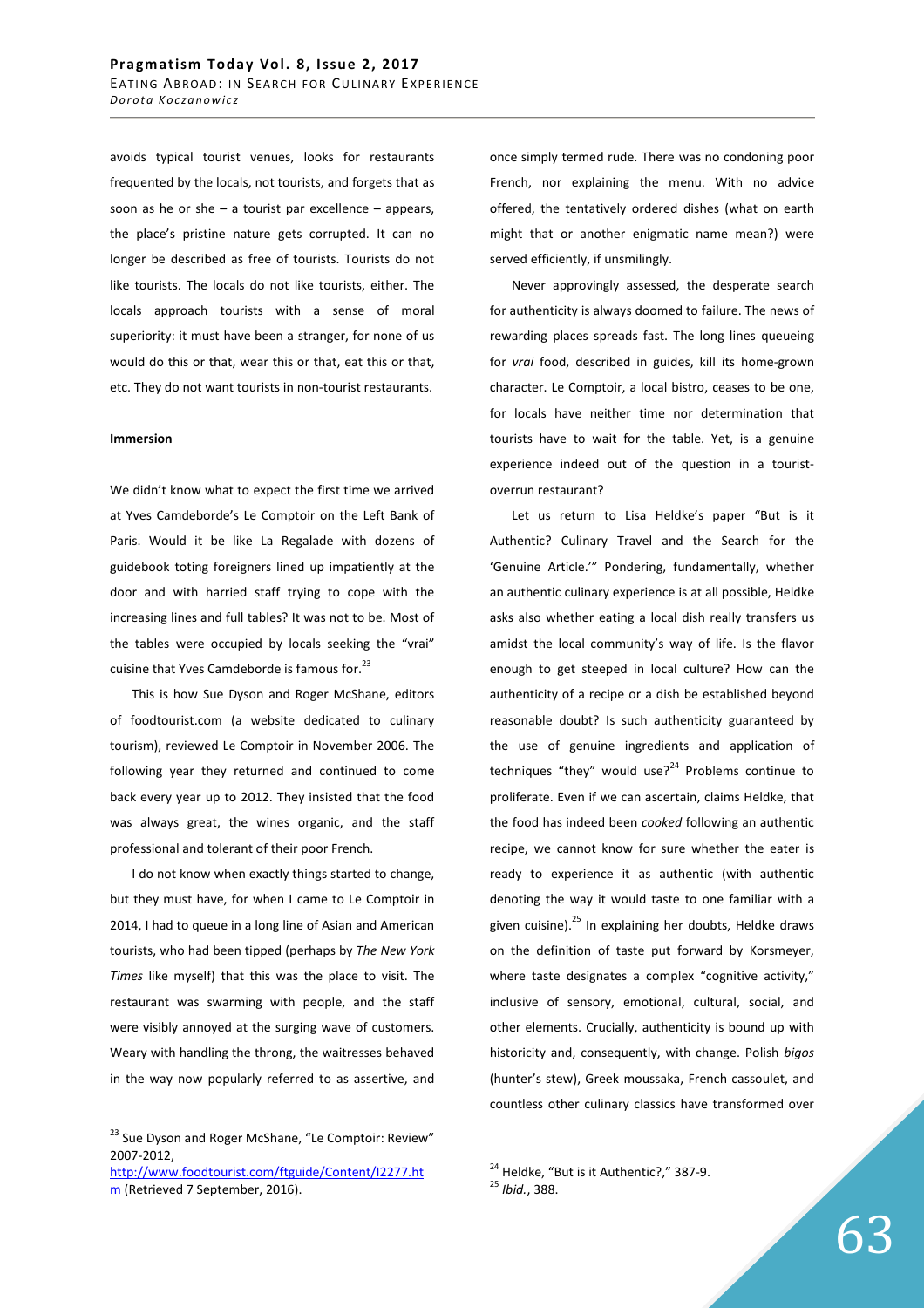time to acquire what now passes for their "authentic" form. Still, as all dishes are obviously being modified in everyday cooking practice, this "authentic form" is anything if not mutable. Likewise, the entire cultural complex known as cuisine is subject to changes and fads. $^{26}$ 

Unwilling to relinquish the idea of an authentic experience and, at the same time, determined to break the deadlock, Heldke comes up with her own strategy, where the process of experiencing replaces the "environment's" conditions of authenticity as the focal point of inquiry. Singularity, locality, and authenticity are contrasted with a new quality that ensues from a clash of various traditions. Experience is always an individual's experience, and, as such, is inevitably enmeshed in his or her life history. This is what Anna Wieczorkiewicz highlights when she writes: "One can try many foods and get to know the tastes of local specialties, and yet the chief framework of reference will be provided by the gustatory grid formed by the distinct tastes of the traveler's culture." $^{27}$  To seek authenticity by eliminating the traveler's uniqueness from experience is to head into failure and disappointment. Inspired by John Dewey's concept of experience, Heldke does not preclude an authentic experience comprehended as resulting from a clash or negotiation of two actors: the eater and the dish representing the  ${cook.<sup>28</sup>}$  Two concepts of authenticity dovetail in this vision: authenticity defined as fidelity to oneself and authenticity understood as a necessary selfeffacement for the sake of adjusting to the local requirements.

A different issue is whether Heldke's authentic experience is identical with what Dewey calls *an experience*, necessarily predicated on aesthetic completion, which brings about a harmonious integration. Such exceptional experiences are distinct in that they constitute a fulfilled, expressive whole that has its beginning, development, and end. $^{29}$  I believe that an authentic culinary experience is not always harmonious and smooth, which does not mean that it cannot be etched in memory as exceptional. The traveler is exposed to tastes that can take a longer time to fully accept and give pleasure – a time the traveler does not have as a rule. Choosing dishes from the menu, the tourist tends to sacrifice his or her own food preferences for the sake of local favorites. A journey into the territory of the Other is bound to be ridden with various inconveniences and surprises.

I would describe my visit to Le Comptoir as an authentic tourist experience. It involved in equal measure superb food (a chicken terrine with *foie gras*, lettuce with vinaigrette and shallots, and crunchy toasted bread), fresh chilled white wine, prolonged queuing, and the staff's masterful strategies of ignoring customers. After all, Parisian bistros are known to be crowded, and Parisian waiters are notorious for their impertinence. The only thing that has lost its undisputed status is the French cuisine's position as nonpareil.<sup>30</sup>

## **Homecoming**

 $\overline{a}$ 

Small food manufacturers take pride in their produce, and view it as a means of promoting the region that bred it. As early as in the  $18<sup>th</sup>$  century, when food preservation methods were improved, "the nobility of Perigord sent their relatives and friends truffle-stuffed turkeys and pies, small gifts that strengthened family bonds and, at the same time, helped the local produce garner acclaim. In this way,

<sup>&</sup>lt;sup>26</sup> Changes in the sphere of taste and the shift in the idea of what it means to eat well that took place in Poland at the turn of the  $17<sup>th</sup>$  century are masterfully and compellingly surveyed by Jarosław Dumanowski. Cf. "Kucharz doskonały Wojciecha Wincentego Wielądki," in *Kucharz doskonały pożyteczny dla zatrudniających się gospodarstwem z francuskiego przetłumaczony i wielą przydatkami pomnożony przez Wojciecha Wielądka*, ed. Jarosław Dumanowski (Warszawa: Muzeum Pałac w Wilanowie, 2012), 15-23.

<sup>27</sup> Anna Wieczorkiewicz, *Apetyt turysty. O doświadczeniu świata w podróży* (Kraków: Universitas, 2008), 282.

<sup>&</sup>lt;sup>28</sup> Heldke builds on Dewey's concept of aesthetic experience developed in his *Art as Experience*. See John Dewey, *Art as Experience* (Penguin: New York, 2005).

<sup>29</sup> Dewey, *Art as Experience*, 57.

<sup>30</sup> Michael Steinberger, *Au Revoir to All That: Food, Wine, and the End of France* (New-York-Berlin-London: Bloomsbury, 2010).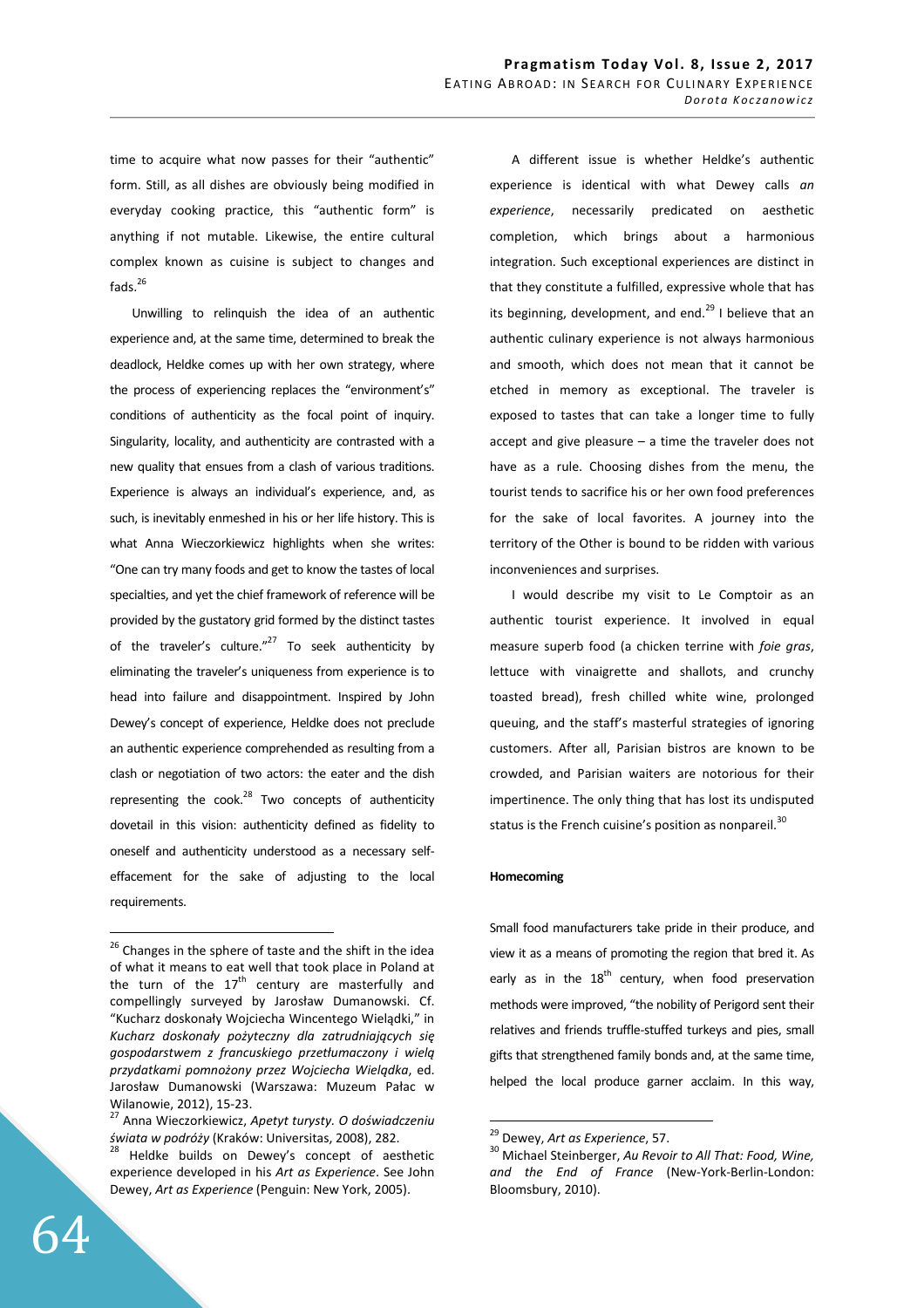powerful, albeit unobtrusive, mechanisms of boosting the promotion of local gastronomy came into being. $"^{31}$  This shows that the belief in the uniqueness of one's local products, which now leads to applying for registered trademarks, boasts a long tradition, indeed. Today, the tourist industry helps one not only enjoy on the spot what a region has to offer, but also take home culinary keepsakes of the visited area. Just before boarding the plane, travelers are encouraged to visit customs-free zones and purchase typical alcohols, spices, and foods vacuum-packed for a long journey. Knowing that the genuineness of the traveler's experience is dubious even if he or she tastes food in its original interior, we can even more appreciate the complications involved in it after return home.

The tourist's fridge brims with exotic preserves, her cupboard is packed with strange spice, and her liquor cabinet overflows with alcohols she enjoyed drinking on holiday. All this is designed to sustain contact. Yet, the first glimpse will tell you quite a lot about how problematic this can get. Dishes are closely associated with the *genius loci* of the venue they stem from. $32$  Taste does not travel easily. tied to the region and the season. $33$  Re-creating a recipe in another, remote location will inevitably transform experience. Tasting is not only a pure palatal pleasure, for it is entrenched in the entire, not just culinary, history of a given community. We are warned against the temptation to transfer a bit of a foreign country to our homes by Julian Barnes in *The Pedant in the Kitchen*. Among his "words of advice" for those starting to collect cookbooks, he urges: "Resist, if possible, attractive anthologies of regional recipes, which you are tempted to buy as souvenirs of foreign holidays." $34$  The advice is justified by the self-evident "Cantal food tastes best in the Cantal."<sup>35</sup>

 $\overline{a}$ 

## **Appropriation**

It seems worthwhile to change our analytical optics at this place. A persistent quest for authenticity is a whim affordable to the wealthiest only. A typical foodie has a white face of a member of the Western middle class, which "systematically scavenges the earth for new experiences to be woven into a collective, touristic version of other peoples and other places."<sup>36</sup> Uch an individual is addressed by the protagonist of *Just Eat It*, a comic by Shing Yin Khor: "'But is it authentic?' you ask, wanting my stamp of approval, so my authentically asian self can help gain your authentic asian food expert points. Whose authenticity you're dipping into? What pre-colonial fantasy have you conjured up in your head – all spices and exotic flavours?" $37$  The following episodes reveal the artist's mounting doubts. She does not understand the obsession with and assessment criteria of authenticity. She fears that the concept of authentic food is underpinned by another form of Orientalism. In *The Tourist: A New Theory of the Leisure Class*, Dean MacCannell explains that "[t]ouristic consciousness is motivated by its desire for authentic experiences, and the tourist may believe that he is moving in this direction, but often it is very difficult to know for sure if the experience is in fact authentic."<sup>38</sup> As such, the tourist needs an expert, and this circumstance, paradoxically enough, can be a source of further concerns. Namely, Khor she worries that, as the food of her ancestors is meticulously scrutinized, she will also be assessed and subjected to procedures aimed to establish whether she – a Malaysian American – is authentic enough to judge about Asian foods and products. Anxious and upset, she concludes her comic with an appeal: "Stop thinking. Just slurp the noodle in your mouth. I don't need you to tell me about your spiritual awakening, or your surprise at

<sup>31</sup> Michael Figeac, ed., *Codzienność dawnej Francji. Życie i rzeczy w czasach ancien régime'u*, trans. Dorota Sieńko (Warszawa: Muzeum Pałacu Króla Jana III w Wilanowie, 2015), 207.

<sup>32</sup> Revel. *Culture and Cuisine*, 18-19.

<sup>33</sup> *Ibid.*, 5.

<sup>34</sup> Julian Barnes, *The Pedant in the Kitchen* (London: Atlantic Books, 2003), 29.

<sup>35</sup> *Ibid.*

<sup>36</sup> MacCannell, *Tourist*, 19.

<sup>37</sup>https://www.bitchmedia.org/post/a-comic-aboutfood-and-cultural-appropriation (Retrieved on 16 July, 2017)

<sup>38</sup> MacCannell, *Tourist*, 101.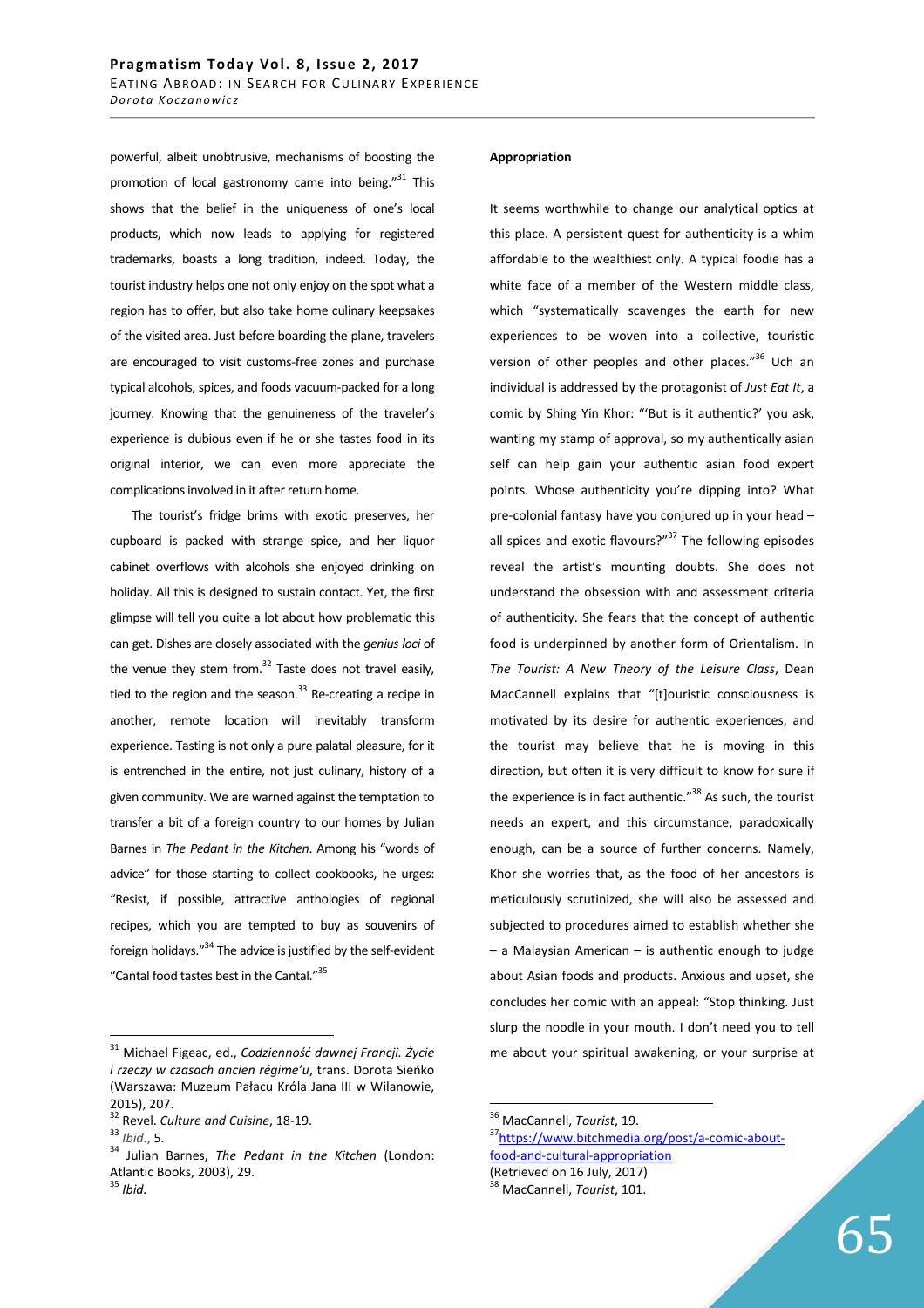how modernized our cities are, or how charmed you were that English was so widely spoken ... Eat, but don't expect a gold star for your gastronomical bravery. Eat, but don't pretend that the food lends you cultural insight into our 'exotic' ways. Eat, but recognize that we've been eating too, and what is our sustenance isn't your adventure story. Just – eat."<sup>39</sup> The focus on the authenticity of food can eventually trivialize culture which has produced it and marginalize its essential component – people with their daily lives, which evade the hierarchizing doctrine of authenticity as changeable and varied experiences.

### **Avoiding authenticity**

Formulated ever since the 1930s, the ideas of liberating authenticity permeating art have failed to resist the assault of capitalism, which has absorbed them as part of its market strategies. Moreover, as Boltanski points out, art as conceived within the authenticity framework has opened up possibilities of generating novel forms of control and new "authentic" consumption models, where uniqueness is actually diluted in abundant returns from the sale of customized products. This dead-end can be avoided by critically minded art. As the French social scholar writes, "the artistic critique should, to a greater extent than is currently the case, take the time to reformulate the issues of liberation and authenticity, starting from the new forms of oppression it unwittingly helped to make possible."<sup>40</sup>

Such an engaged artistic position is exemplified by the work of Rirkrit Tiravanija. The Argentina-born son of a Thai diplomat was raised in his grandmother's kitchen in Bangkok. He studied in Canada and the US, and now lives alternately in Berlin and New York. It is thus hardly surprising that, as he admits, he has been beset with identity problems ever since childhood. Many of his projects explore intercultural dialogue, the colonial past, and the contemporary hegemonies of global markets.**<sup>41</sup>**

In his artistic practice, Tiravanija often relies on food products and frequently cooks. On the one hand, cooking is highly contextualized as it is intimately associated with local culture, the environment, seasons, etc. On the other hand, there is something universal in food cooking and sharing. This belief informs Tiravanija's attempts to facilitate access to the Other and to create a space of intercultural dialogue through arranging meetings at the table. Tiravanija's best known performance is Untitled 1992 (Free). In New York's 303 Gallery, he served red and green curries, dishes typical of his native Thai cuisine. One pot contained original Thai products – vegetables and spices largely unavailable in an average American store. The other pot was cooked with local ingredients, such as peppers, cauliflowers, and broccoli. The work addressed the idea of food's authenticity and mechanisms of accommodating foreign traditions to local settings. As Thomas Kellein claims, "Tiravanija's artistic power definitely consists of having a 'feel' for the situation ans a 'sense of the style of the people or place.' He respects the 'ethos' of a group; he tries to 'understand' their issues or concerns."<sup>42</sup> Even though, to his taste, the "Thai" pot's texture and flavors were superior, the artist calls the other one interesting as it embodied authenticity forged in an interaction with the local conjuncture.<sup>43</sup>

Similar issues preoccupied Tiravanija also when working on *Untitled 1993 (Flädlesuppe)*, an installation displayed at the group exhibition *Backstage* held by Hamburg's Kunstverein. The installation involved serving soup made of meat-and-vegetable stock powder and

 $\overline{a}$ 

<sup>&</sup>lt;sup>39</sup> https://www.bitchmedia.org/post/a-comic-aboutfood-and-cultural-appropriation

<sup>40</sup> Boltanski and Chiapello, *New Spirit*, 468.

<sup>41</sup> Hans Ulrich Obrist and Rirkrit Tiravanija, *The Conversation Series: 20* (Köln: Verlag der Buchhandlung Walther König, 2010).

<sup>42</sup> Thomas, Kellein, "Essay," in *Cook Book: Just Smile and Don't Talk*, ed. Rirkrit Tiravanija (London: Edition Hanasjörg Mayer/Bangkok: River Books, 2010), 150.

<sup>43</sup> Rirkrit Tiravanija, ed., *Cook Book. Just Smile and Don't Talk* (London: Edition Hanasjörg Mayer/Bangkok: River Books, 2010), 16.